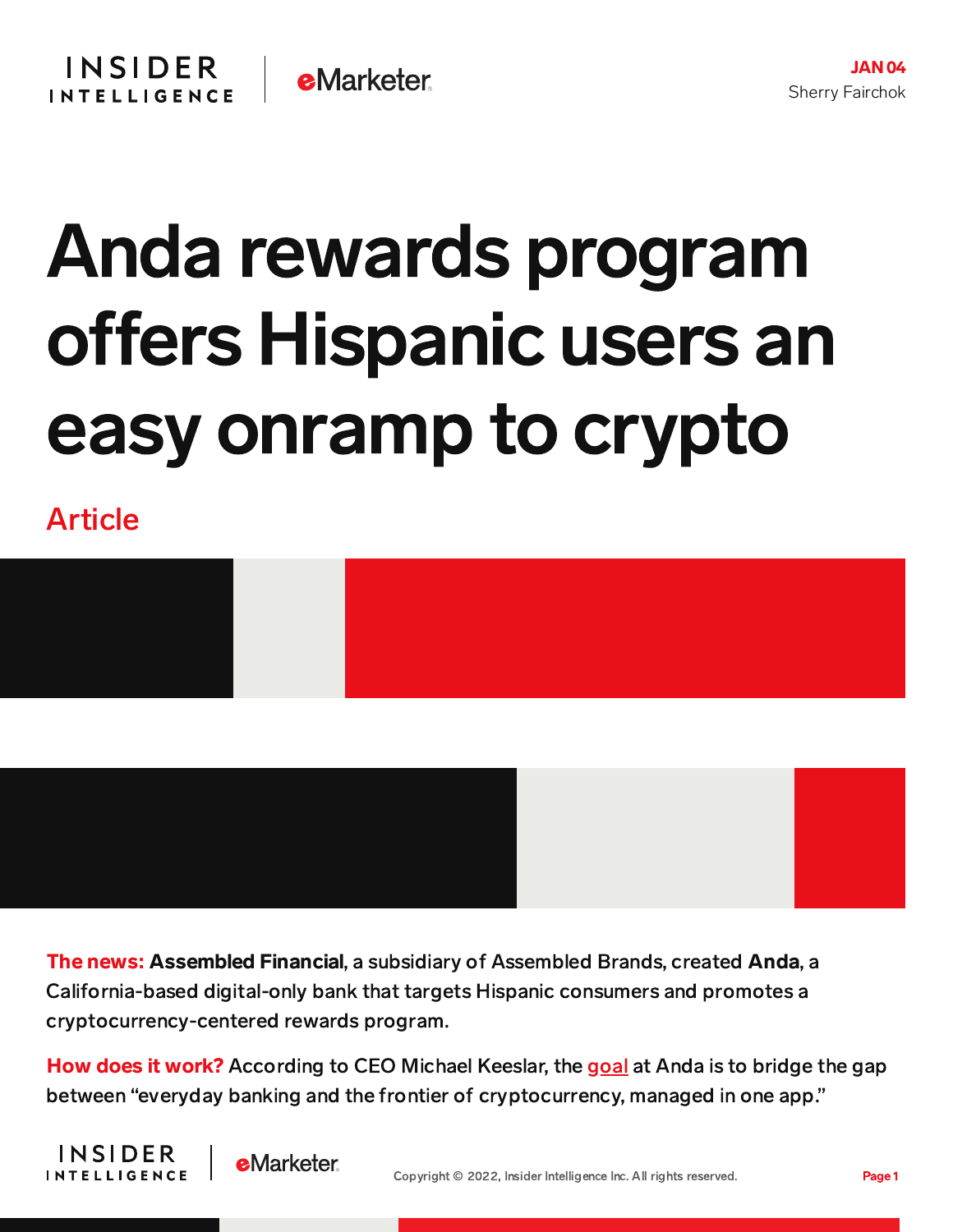- When an Anda account holder makes a deposit, they are [rewarded](https://andafinance.com/) with **Moves** tokens.
- [Staking](https://andafinance.com/moves_tokens.html) their Moves tokens—that is, locking up their coins to support the underlying blockchain network—lets users double the number of tokens they receive in a year.

The Anda bank account is a deposit account provided through a partnership with South Dakota-based MetaBank.

What need does it meet? The Hispanic community is one of the fastest-growing demographics in the US—yet college-educated Latinos are three times more likely to be underbanked than their white counterparts, according to the **Federal [Reserve.](https://c212.net/c/link/?t=0&l=en&o=3145644-1&h=4277993579&u=https://www.federalreserve.gov/publications/2020-economic-well-being-of-us-households-in-2019-banking-and-credit.htm&a=Federal+Reserve)** About 10% of Hispanic adults are unbanked, and an additional 22% are underbanked. And there are only [29](https://mightydeposits.com/posts/hispanic-owned-banks) Hispanic-owned or Hispanic-led banks in the US.

Challenges that Hispanics face in the US banking market include an [overreliance](https://www.unidosus.org/blog/2019/06/07/banking-in-color-financial-system-latinos/) on nonbank financial institutions—particularly for sending remittances abroad—and regulations with limited services in languages other than English.

The trend toward hypersegmentation in marketing financial services has prompted firms to launch several offerings tailored for Latinos and people of color.

- For example, SoFi**'**s Galileo unit and LendingClub teamed up in May to launch the Miamibased neobank Fort**ú**, which targets underbanked Latinos.
- Other recent entrants specifically targeting underserved Latinos and people of color in their marketing include [Bank](https://content-na2.emarketer.com/credit-unions-bank-dora-latest-digital-player-catering-underserved-americans) Dora and [Greenwood](https://content-na2.emarketer.com/greenwood-content-studio-interest-users-ahead-of-launch).

Why the crypto angle? Visa**'**s recent [study](https://usa.visa.com/content/dam/VCOM/regional/na/us/Solutions/documents/visa-crypto-consumer-perceptions-white-paper.pdf?utm_source=Triggermail&utm_medium=email&utm_campaign=Fintech%20Briefing%2012212021&utm_term=BII%20List%20Fintech%20ALL) on consumer attitudes toward crypto suggests fintechs like Anda that provide an easy on-ramp to crypto are on the right track:

- Consumers were much less interested in using cryptos to buy goods and services than in using crypto-linked cards—and they were most interested in earning cryptocurrency rewards (57% total).
- While white people in the US represent more than half of cryptocurrency owners, nonwhite consumers are most engaged with crypto. Nonwhite consumers account for an even greater percentage of the crypto-curious segment (47%), demonstrating significant growth opportunity.